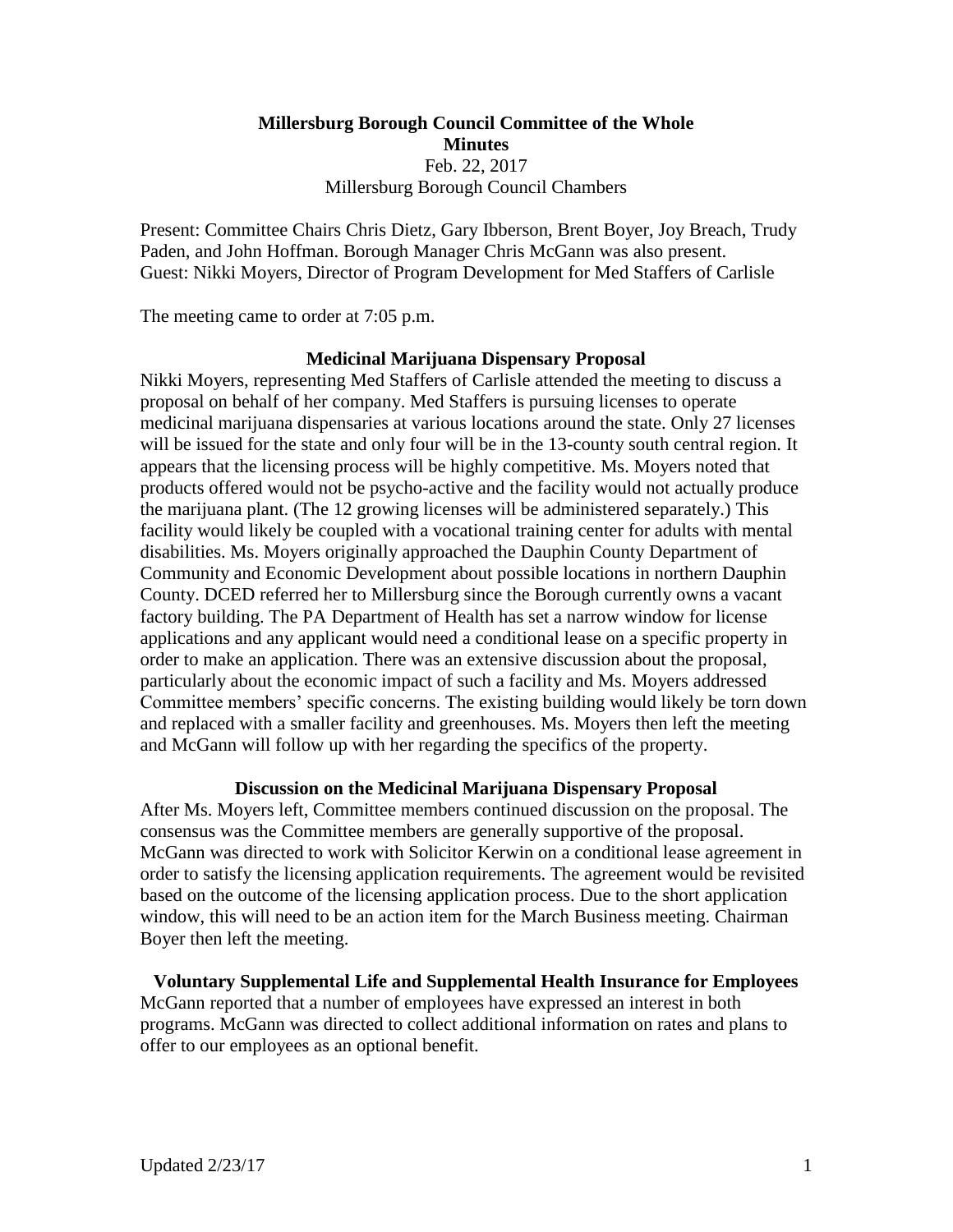## **Accident Insurance Policy**

McGann reviewed the current situation with this policy. We should know the Tour de Millersburg's intentions in time for the Business meeting. At that time, Council will decide on the desired level of coverage for this policy.

#### **Audit Information**

Secretary Jackson requested direction for the 2016 audit report. Information on the employee pension plans is not required to be included in the final report. If this information is included, there will be a delay in finalizing the audit report because the relevant information from the PA Municipal Retirement System (PMRS) is generally not available until the autumn. The Finance and Risk Management Committee decided not to include that information in the 2016 audit report.

# **RFP 2017-2019 Audit**

The 2016 audit represents the third and final year of the Borough's contract with Zelenkofske Axelrod. The Committee would like to issue a request for proposals for the next three annual audits.

#### **Civic Organization Signs**

McGann was directed to explore the possibility of posting the signs/logos on the opposite side of Market Street from the "Welcome to Millersburg" sign. The borough owns this particular lot. Specifically, McGann will need to determine if PennDOT approvals would be needed for a billboard type sign that would recognize the various civic organizations operating in Millersburg.

### **Riverfront Concession Stand Lease**

The Committee received the lease agreement, which has been signed by the tenant. This agreement will be on the agenda for the Business meeting. The rent will be \$50 per month plus utilities. Committee members did express some concern about the placement of any vending machines. Specifically, vending machines should not obstruct the signage or block the water fountain. McGann will work with the tenant to appropriately place any vending machines.

#### **Exterior Lights 101 West Street**

The Committee reviewed the latest spec sheet. They also took a brief field trip outside of the building. Three locations were selected for lights. They would also like to see a color drawing of the proposed light.

#### **Fire Proof Filing Cabinet**

The Committee reviewed two options for a fire proof filing cabinet to be purchased from the capital improvement fund. The cabinet totaling \$1,947.69 was selected. This will be an agenda item for the Business meeting.

#### **Proposed Thanksgiving Day 5K Run**

Committee members would like to know if the organizer has a specific beneficiary in mind. McGann will also check with the Mayor about police staffing.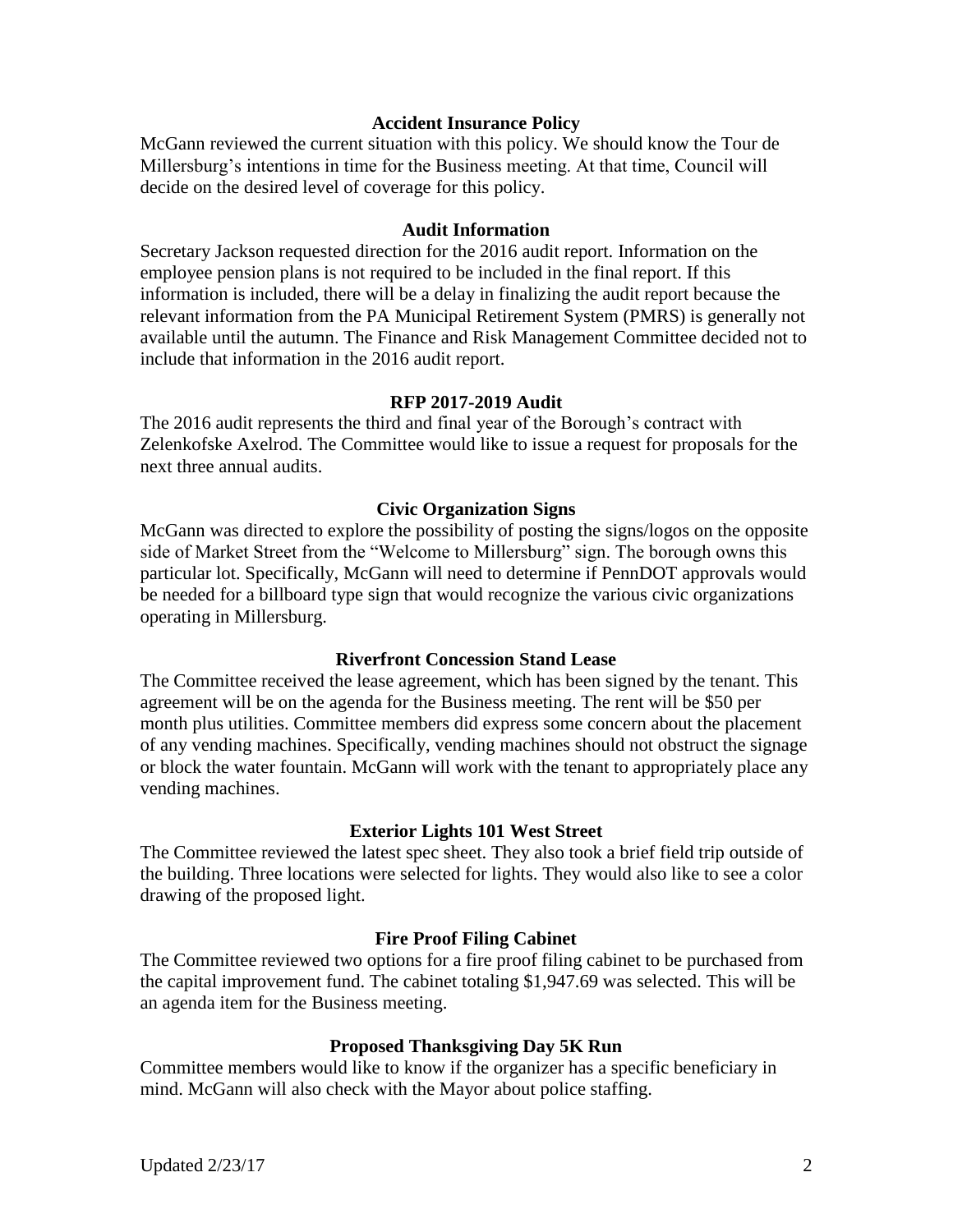## **2017 Paving Project**

The Committee would like to address the 300 block of Cherry Street this year. McGann will make the appropriate arrangements for bidding the project.

#### **Street Sweeper Rental**

We have received the contract for the 2017 rental. This will be an agenda item for the Business meeting.

## **Storm Sewer Inlet Markings**

McGann shared some sample markers. One local organization may be interested in funding the project if that organization's logo can be incorporated into the design. McGann would also like to incorporate a reference to the Stormwater Management Ordinance which forbids foreign materials in the catch basin. McGann was authorized to proceed with the proposal, but Council will have to approve the final design.

## **Market Street Parking**

While there was support for painting parking stalls in the 400 block of Market Street, the Committee would like to know what law governs parking improperly when parking spaces are marked.

## **Post Office Parking**

The Streets Committee would like to monitor the parking situation at this location until the next Committee meeting before making a final determination.

#### **Website Redesign and Hosting**

Committee members decided to place Susquehanna Design and Printing's proposal on the Business meeting agenda. Jurisdiction over the website was assigned to the Economic Development Committee. The Committee would like to explore the possibility of including an online payment option on the new site.

#### **Junior Council Program**

McGann will approach Millersburg Area High School to see if there are any interested students. He also noted that he has been asked to speak to the  $9<sup>th</sup>$  grade civics class again. The students that he spoke to in 2015 and 2016 would be eligible to serve in this capacity. (Someone from the group he spoke to in 2016 would be eligible at the beginning of the 2017-2018 school year as the program is for juniors and seniors.)

#### **State Street Storm Sewer Project**

McGann reported that George Connor with Dauphin County Department of Community and Economic Development is in contact with Commonwealth officials to see if more money is available for this project.

# **Zoning and Codes Officer**

McGann informed Committee members that he is not very comfortable with this particular responsibility. He also reported that he has spoken with approximately a dozen other municipalities in Dauphin and Perry Counties. He only found one municipality in